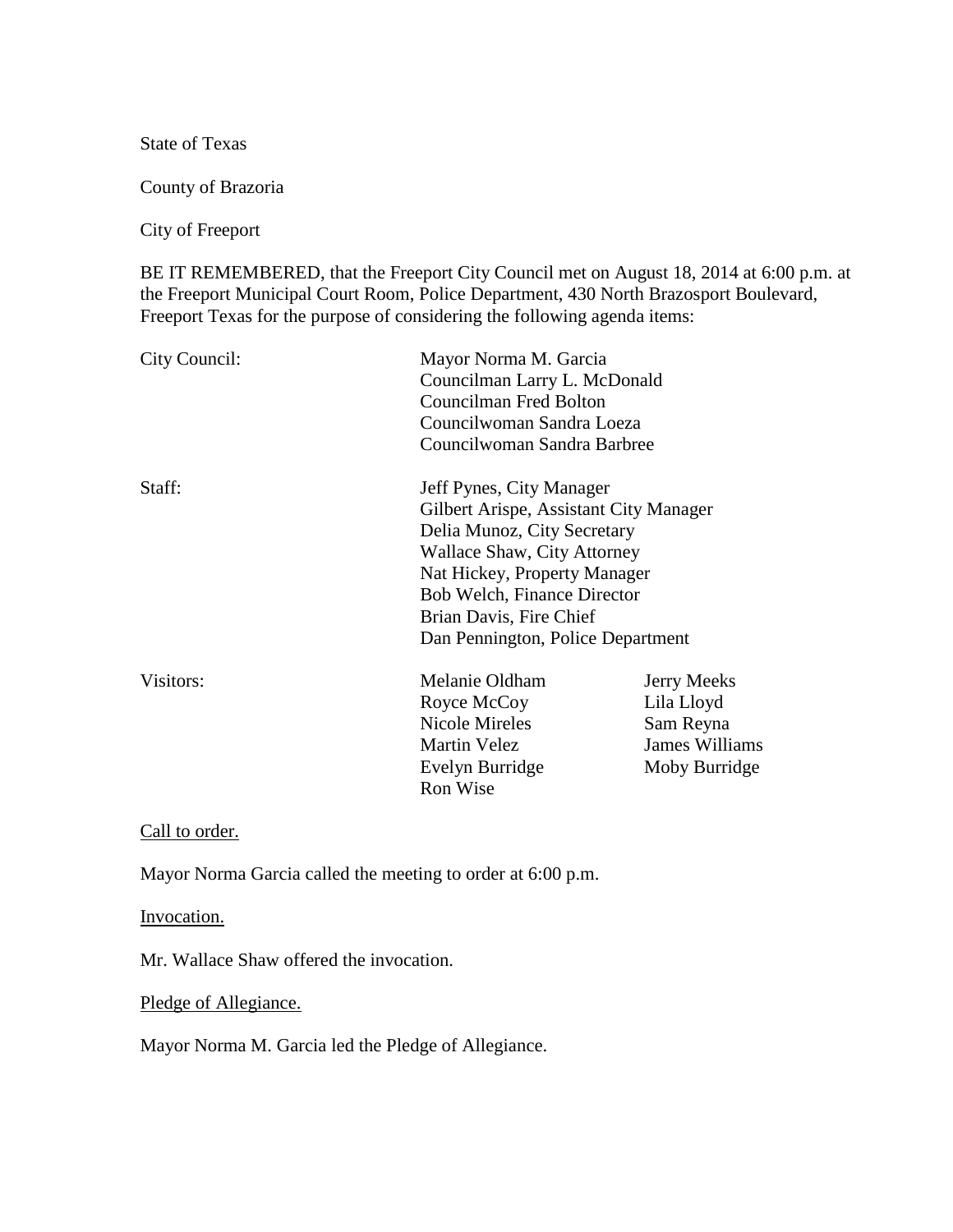Consideration of approving the August  $4 \& 5$ , 2014 Council Minutes.

On a motion by Councilwoman Barbree, seconded by Councilwoman Loeza, with all present voting "Aye", Council unanimously approved the August  $4 \& 5$ , 2014 Council Minutes. Attending citizens and their business.

There were none.

Consideration of approving Resolution No. 2014-2449 approving a qualified person to fill the expired term as a representative of the Brazosport Water Authority for the term 2014- 2016.

On a motion by Councilwoman Barbree, seconded by Councilwoman Loeza, with all present voting "Aye", Council unanimously approved Resolution No. 2014-2449 appointing Ron Wise to fill the expired term as a representative of the Brazosport Water Authority for term 2014- 2016.

Consideration of approving Ordinance No. 2014-2070 enacting and adopting a supplement (S-18) to the Code of Ordinances of the City of Freeport.

On a motion by Councilwoman Barbree, seconded by Councilwoman Loeza, with all present voting "Aye", Council unanimously approved Ordinance No. 2014-2070 enacting and adopting a supplement (S-18) to the Code of Ordinances of the City of Freeport.

Consideration of approving Resolution No. 2014-2450 declaring an emergency and authorizing the City Manager to purchase an air condition chiller unit and pump without complying with the competitive bidding requirements of Chapter 252 of the Local Government Code.

On a motion by Councilman McDonald, seconded by Councilwoman Barbree, with all present voting "Aye", Council unanimously approved Larry Fansher's recommendation to approve Resolution No. 2014-2450 to declare an emergency and authorizing the City Manager to purchase an air condition chiller unit and pump without complying with the competitive bidding requirements of Chapter 252 of the Local Government Code, not to exceed \$80,000.

Consideration of approving a request from the Free Spirit Worship Center, 223 South Ave. C, Freeport Texas to have a Cancer Run and street closures held at the Freeport Municipal Park to South Ave. A, to Caldwell Street to North Ave. C, left to Karankawa, back to Caldwell Street, from 8:00 a.m. to 10:00 a.m. on October 25, 2014.

On a motion by Councilman McDonald, seconded by Councilwoman Barbree, with all present voting "Aye", Council unanimously approved a request from the Free Spirit Worship Center, 223 South Ave. C, Freeport Texas to have a Cancer Run and street closures held at the Freeport Municipal Park to South Ave. A, to Caldwell Street to North Ave. C, left to Karankawa, back to Caldwell Street, from 8:00 a.m. to 10:00 a.m. on October 25, 2014.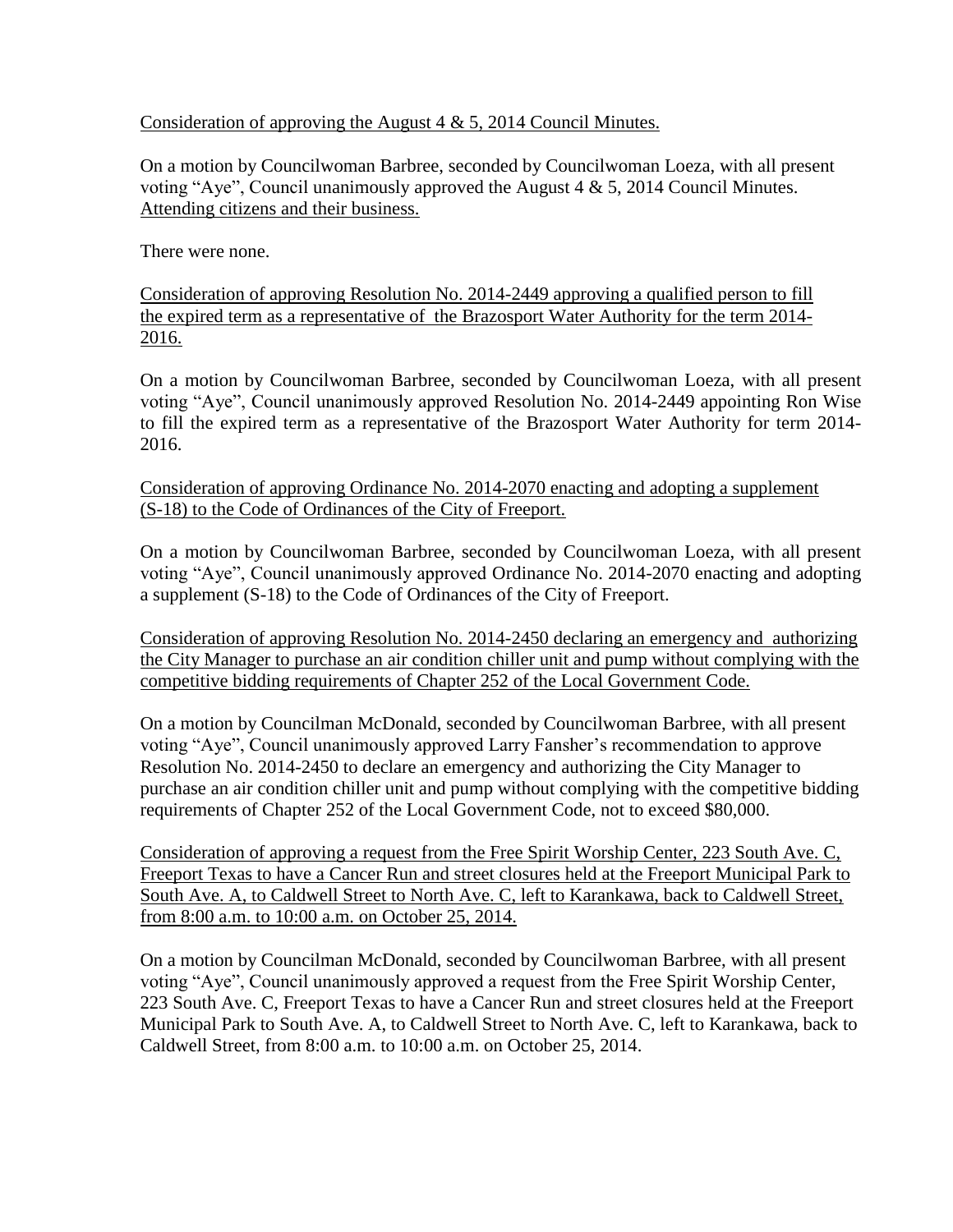## Consideration of rescheduling September l, 2014 Council Meeting to September 2, 2014 due to Labor Day Holiday.

On a motion by Councilman McDonald, seconded by Councilwoman Loeza, with all present voting "Aye", Council unanimously approved rescheduling September l, 2014 Council Meeting to September 2, 2014 due to Labor Day Holiday.

## Consideration of setting September 8th, 2014 for a Budget Hearing on the proposed budget for the fiscal year 2014-2015.

On a motion by Councilman McDonald, seconded by Councilman Bolton, with all present voting "Aye", Council unanimously approved setting September 8, 2014 for a Budget Hearing on the proposed budget for the fiscal year 2014-2015.

Consideration of proposing a tax rate and, if such proposed rate exceeds the effective rate, setting by a record vote; two public hearing for September 2,  $\& 8$ , 2014 at 6:00 p.m.

On a motion by Councilwoman Loeza, seconded by Councilwoman Barbree, with all present voting 4 to l, Council proposed the current tax rate of \$.675586 tax rate for fiscal year 2014- 2015. Mayor McDonald opposed. Mayor Garcia announced September 2 & 8, 2014 for public hearings on the proposed tax rate.

The members of the governing body voted on the proposal to consider the tax increase as follows:

- For: Mayor Norma Garcia
- For: Councilwoman Loeza
- For: Councilwoman Barbree
- For: Councilman Bolton
- Against: Councilman McDonald

Mayor Garcia opened the Work Session at 6:10 p.m.

## Work Session:

Discussion regarding the budget and tax rate.

Mr. Pynes will present Council with the budget on September 8, 2014.

Discussion regarding the Appraisal Tax Values.

Mr. Pynes presented a PowerPoint presentation of the Appraisal Tax Values for 2014 & 2015.